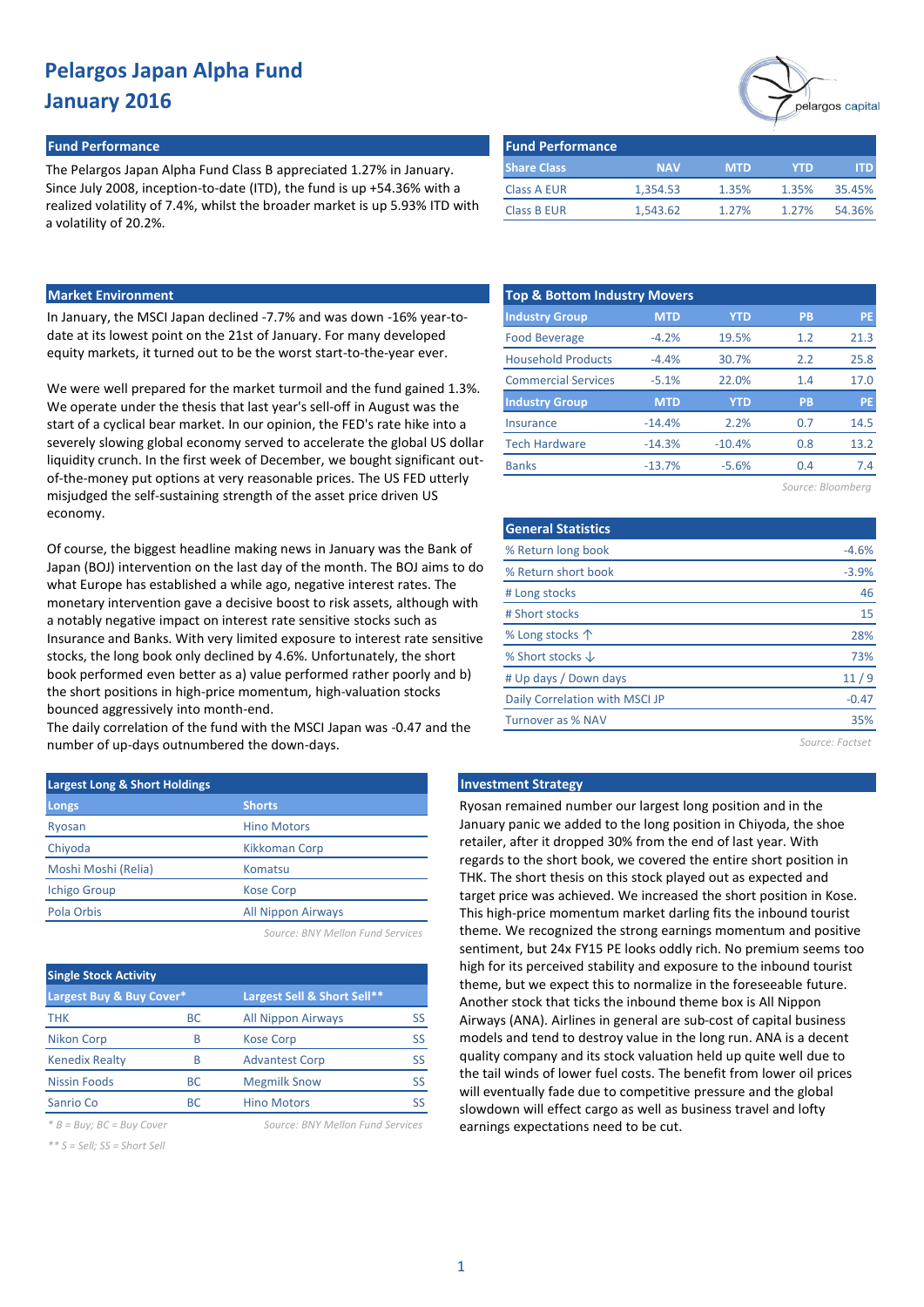#### **Investment Strategy The Contract of Contract Contract of Contract Contract Contract Contract Contract Contract Contract Contract Contract Contract Contract Contract Contract Contract Contract Contract Contract Contract**

Ichigo Group was again amongst the top five contributors. Our multi-year high conviction position. The stock traded well throughout January and got another boost from the BOJ intervention, returning 8.8% in January.

The other top contributors are short positions. Komatsu is a commodity bust and construction deceleration story. Despite the management doing an excellent job at restoring earning the bust of the commodity super cycle poses a multi year head wind.

Unfortunately, Metawater turned out to be the biggest losing position last month. Metawater was listed in December 2014. It is an water treatment equipment/solution company selling its services to local municipalities. The multi-year replacement cycle provides good visibility. However, in the short-run the company faced unexpected order delays. The postponement of orders is due to a new law aiming to smooth government expenditure across the year and de-emphasize one particular quarter in which orders usually get placed. With a newly listed stock and the global market rout, investors sell first and ask questions later, thus Metawater ended -17% lower in January.

Due to very poor position timing we lost 30bps each in Kose and Advantest. With regards to Kose we are rather confident that eventually investors realize that even perceived defensives can be too risky if the price is too lofty.







*Source: Factset\**

|                                 |   |        |                    |  | pelargos capital |  |  |  |  |  |
|---------------------------------|---|--------|--------------------|--|------------------|--|--|--|--|--|
| <b>Top Gainers &amp; Losers</b> |   |        |                    |  |                  |  |  |  |  |  |
| <b>Gainers</b>                  |   | $CTR*$ | <b>Losers</b>      |  | $CTR*$           |  |  |  |  |  |
| Komatsu                         |   | 0.5%   | <b>Metawater</b>   |  | $-0.5%$          |  |  |  |  |  |
| <b>Kikkoman Corp</b>            | S | 0.3%   | <b>Honda Motor</b> |  | $-0.4%$          |  |  |  |  |  |
| <b>Ichigo Group</b>             |   | 0.2%   | <b>Alpine Elec</b> |  | $-0.4%$          |  |  |  |  |  |

*\*CTR = Contribution Source: Factset*

-0.3% -0.3%



THK S 0.2% Kose Corp S Keyence Corp S 0.2% Advantest Corp S

0.2% 0.2%

*Source: UBS PAS*

On a daily basis we track a number of style factors based on our proprietary quant model. This helps us to detect dislocation within the market. In addition, it helps our understanding of style trends and investor's behavior in Japan.

January was a bad month for value factor performance. High price-tobook and high price-to-earnings stocks clearly outperformed. All value factors were negative, except for dividend yield. Dividend stocks performed extremely well on the last day of January as the BOJ announced its intention to move towards negative rates, high dividend stocks got a strong boost. The dividend yield of the long book is 1.9% compared to 1.6% in the short book.

The poor performance of the value factor is partly to be blamed on the Financial sector. Within financials, banks and insurance, which are already very inexpensive, collapsed whilst property and non-bank finance performed very well. We consider banks outside of our circle of competence. The degree of complexity of a banking business makes it difficult for us to achieve an informational edge. We appreciate the simplicity of REITs and the 8% net long REIT exposure contributed nicely in January.

The momentum exposure is slightly negative. The short book's 9-month price momentum is +4.9% compared to +1.1% for the long book. The price-to-book spread widened somewhat with the long book's P/B of 1.6x compared to 2.1x for the short book. Given our value approach we have a strong preference for cash rich companies. The long book has 32% cash-to-market cap and its debt-to-equity is just 2%.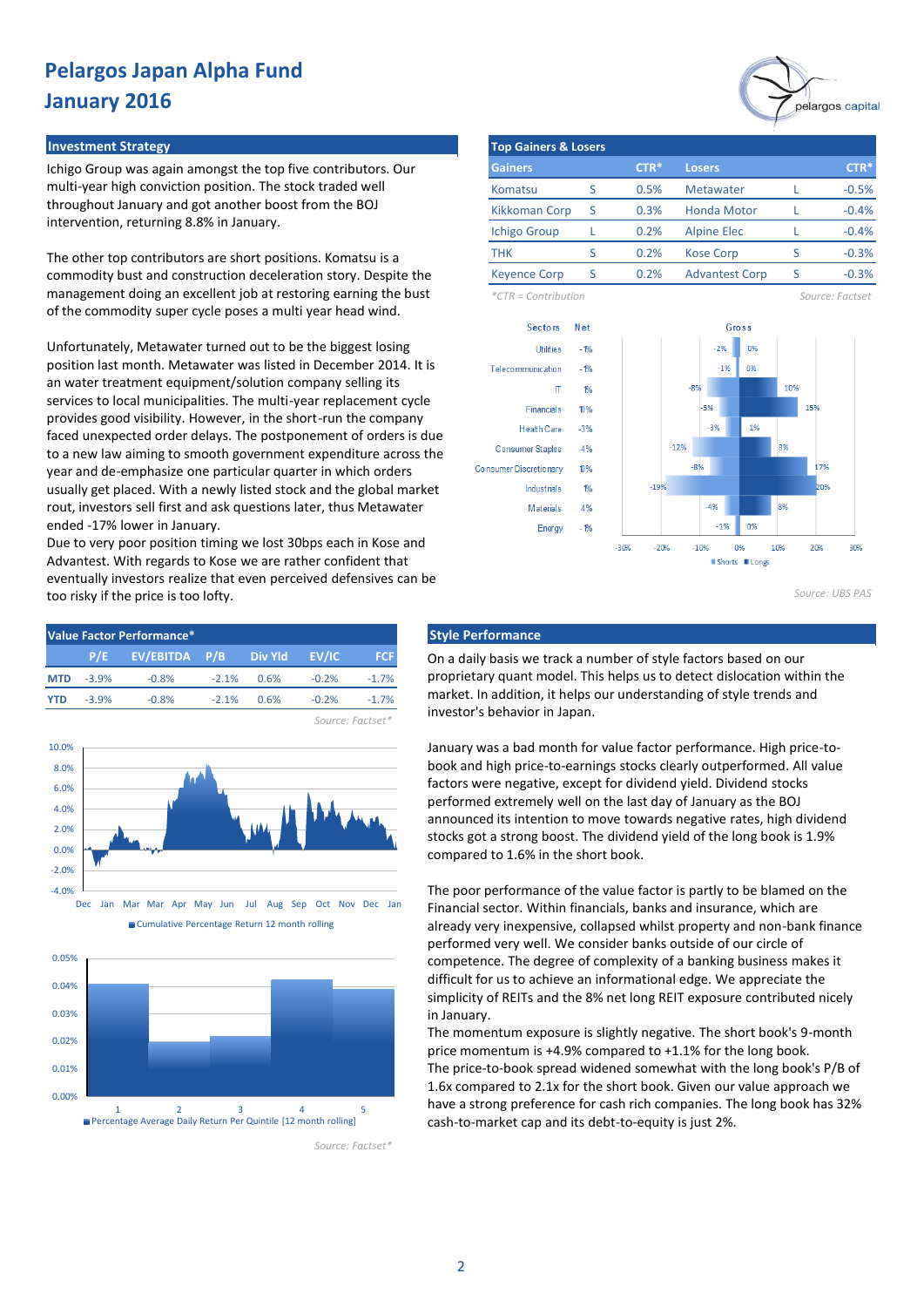#### **Risk Measurement and Management**

The chart below shows the rolling 12-month net and gross exposure for the fund. The exposures are shown as 10 (trading) days moving averages. At the end of January the gross exposure stood at 163%, the delta adjusted gross exposure was 187%. As we indicated in the December newsletter we bought Nikkei puts February strike 19500 early December. As the market declined, the option's delta increased close to 1, decreasing the net exposure from 36% to 12% adjusted for the option.

At the very extreme on January 21st we closed one quarter of the put and extended the maturity at a lower strike, taking some profits on the insurance as the house was already burning and buying some for an even more extreme outcome.

In this extremely risky environment the ex-ante volatility dropped from 11.3% at the end of November to 5.4% at the end of January. The ex-ante beta was close to 0.



| <b>Fund Overview</b>   |        |                 |
|------------------------|--------|-----------------|
|                        | Long   | <b>Short</b>    |
| Price to Earnings (PE) | 17.7   | 20.3            |
| EV/EBITDA              | 8.1    | 10.7            |
| Price to Book (PB)     | 1.6    | 2.1             |
| <b>Dividend Yield</b>  | 1.9    | 1.6             |
| EV/IC                  | 1.0    | 1.8             |
| 1 month momentum       | $-3.2$ | $-3.2$          |
| 6 month momentum       | $-0.9$ | $-1.5$          |
| 9 month momentum       | 1.1    | 4.9             |
| Earnings momentum (1M) | $-1.9$ | $-11.2$         |
| Earnings momentum (3M) | 9.4    | 0.6             |
| <b>CFROI</b>           | 7.0%   | 8.4%            |
| Cash/MarketValue       | 32.2%  | 18.6%           |
|                        |        | Source: Factset |
| <b>Style Exposure</b>  |        |                 |
|                        |        |                 |

| _____________  |       |              |  |  |  |  |  |
|----------------|-------|--------------|--|--|--|--|--|
|                | Long  | <b>Short</b> |  |  |  |  |  |
| <b>Beta</b>    | 0.97  | 0.98         |  |  |  |  |  |
| Volatility     | 21.3% | 23.0%        |  |  |  |  |  |
| Debt-to-equity | 2%    | 40%          |  |  |  |  |  |
|                |       |              |  |  |  |  |  |

*Source: UBS PAS*

| <b>Risk Statistics Delta Adjusted</b>  |       |
|----------------------------------------|-------|
| Volatility (ex-ante; 1yr daily data)   | 5.4%  |
| Volatility (ex-ante; 5yr monthly data) | 4.6%  |
| Var (99%, 5 days)                      | 1.5%  |
| Beta (ex-ante)                         | -N 01 |
|                                        |       |

*Source: BNY Mellon Fund Services\* Source: GS and UBS PAS*

### **Outlook**

*Strategic Framework - Outlook 1st half of 201*6

The six year bull cycle in global equities is over. Last year's correction was the initial leg down in a cyclical bear market. The FED induced policy divergence resulted in universal US dollar strength and drain on global US dollar liquidity. With such drastic tightening, commodity prices collapsed and commodity related credit suffered. This cycle is only mid-way and will end with a major liquidity event. Investors across asset classes are in the process of re-pricing risk, not only economic risk but also liquidity risk. The period of central banks suppressing risk premia/volatility through monetary activism came to a halt. The price we pay for ultra low interest rates is capital misallocation and the current withdrawal of liquidity will show 'who is swimming naked'.

In our opinion, the US FED's 'normalization' of interest rates is built on the faulty assumption that the US economy can stand on its own feet. Due to central banks' monetary activism it is impossible to distinguish noise from signal. The US recovery seems asset price led and therefore a phony construct which easily unravels once asset prices revert. 2016 has all the hallmarks of a proper cyclical bear market. For the time being, the FED does not come to the rescue. Getting off the zero bound is easier said than done, as the Japanese found out a decade ago. Japan remains caught in the crosshairs of improving micro stories while being treated as a global, leveraged growth proxy.

#### *Tactical assessment – Outlook February 2016*

That's an impressive start of the year. Most equity markets had their worst first week of a year ever. One might argue a long overdue correction might be healthy after an engineered bull market with an extended period of suppressed volatility. The FED took the punch bowl away whilst the global economy was already decelerating and the impact on the US, Europe and Japan was only a matter of time. The US is in a manufacturing recession already, and in our opinion, the odds of a full recession occurring this year are greatly underestimated. Thus, we remain cautious when determining our entry prices for long positions and more aggressively pursue short opportunities. We focus on stock specific, very domestic businesses such as coffee shops, water treatment equipment, REITs and labor scarcity in the long book. With regards to the short side, we pursue shorting opportunities in extremely overpriced, highly crowded momentum stocks in the consumer staples space. Nevertheless, January turned out to be a great reminder of how difficult it is to make money in bear markets. Central banking engineered bull traps can be vicious and costly, therefore nimble position sizing will be paramount in the coming months.

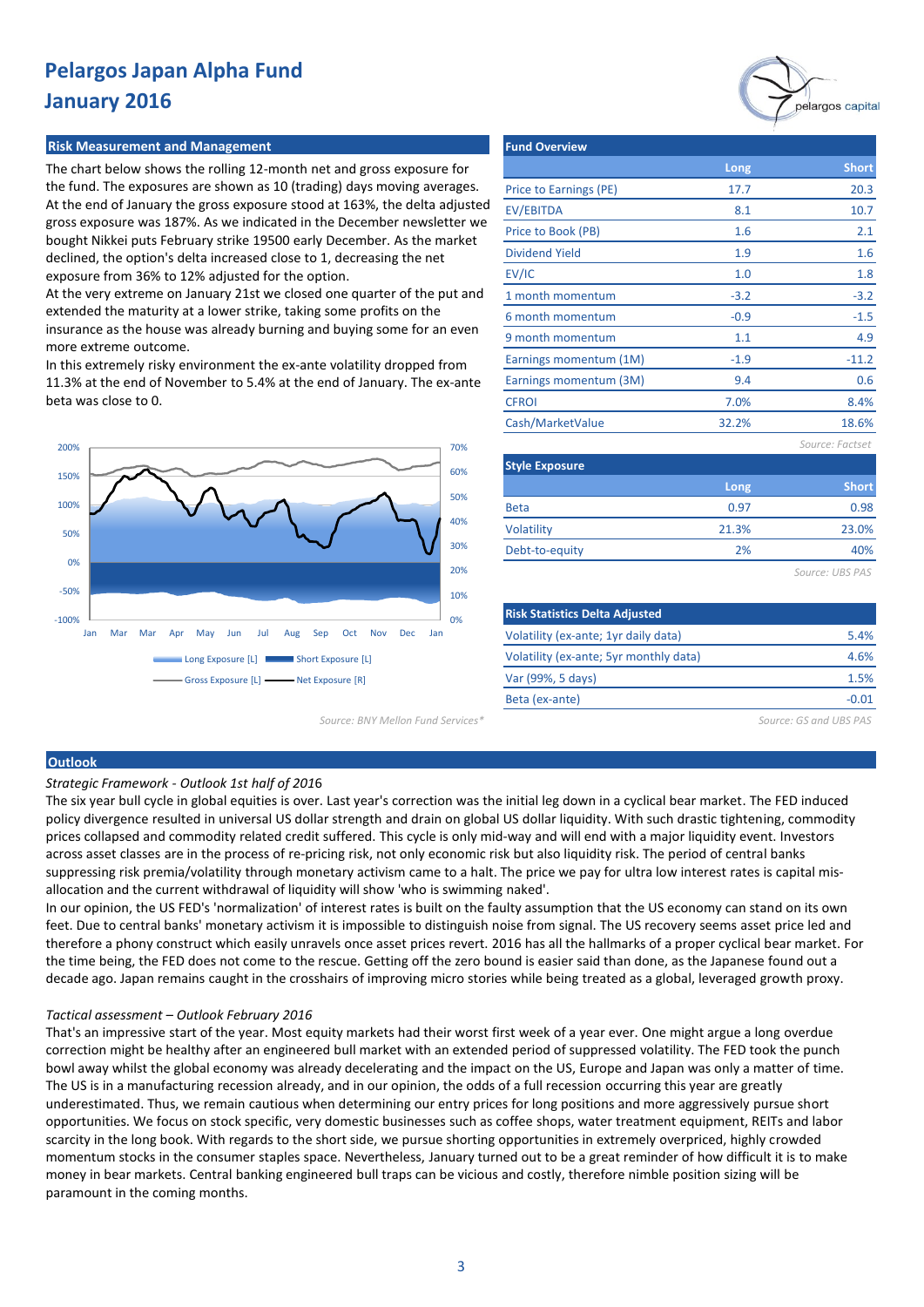

|                    | <b>Historic Fund Performance (Monthly)</b> |          |            |          |            |            |          |          |          |          |            |            |
|--------------------|--------------------------------------------|----------|------------|----------|------------|------------|----------|----------|----------|----------|------------|------------|
|                    | Jan                                        | Feb      | <b>Mar</b> | Apr      | <b>May</b> | <b>Jun</b> | Jul      | Aug      | Sep      | Oct      | <b>Nov</b> | <b>Dec</b> |
| <b>Class A EUR</b> |                                            |          |            |          |            |            |          |          |          |          |            |            |
| 2016               | 1.35%                                      |          |            |          |            |            |          |          |          |          |            |            |
| 2015               | $-1.28%$                                   | 4.85%    | $-0.32%$   | 3.21%    | 2.54%      | $-1.63%$   | $-3.07%$ | $-3.05%$ | 2.42%    | 1.83%    | 2.16%      | $-1.62%$   |
| 2014               | $-3.21%$                                   | $-0.64%$ | $-0.59%$   | $-1.03%$ | $-2.28%$   | 1.40%      | 0.19%    | $-0.64%$ | 2.01%    | $-1.94%$ | $-1.28%$   | 0.92%      |
| 2013               | 4.99%                                      | $-0.58%$ | 6.55%      | 6.10%    | $-1.05%$   | $-0.78%$   | 0.26%    | $-0.91%$ | 1.08%    | $-0.79%$ | 1.35%      | 1.61%      |
| 2012               | $-1.43%$                                   | 3.77%    | 1.31%      | $-1.26%$ | $-3.88%$   | 1.72%      | 0.79%    | 0.89%    | 1.28%    | 0.54%    | 2.53%      | 3.78%      |
| 2011               | 0.84%                                      | $-0.06%$ | $-1.56%$   | 0.10%    | $-0.19%$   | 0.38%      | $-0.01%$ | $-3.68%$ | 0.64%    | $-0.41%$ | $-2.64%$   | 1.64%      |
| 2010               | 0.65%                                      | $-0.25%$ | 3.27%      | 3.16%    | $-2.71%$   | $-1.27%$   | 1.12%    | $-0.39%$ | 0.82%    | 1.03%    | 1.28%      | 1.75%      |
| 2009               | 0.35%                                      | 1.62%    | $-0.76%$   | $-0.71%$ | 0.98%      | 1.03%      | $-1.84%$ | 2.07%    | $-1.61%$ | $-0.40%$ | $-3.37%$   | 3.19%      |
|                    |                                            |          |            |          |            |            |          |          |          |          |            |            |

#### **Class B EUR**

| 2016 | 1.27%    |          |          |          |          |          |          |          |          |          |          |          |
|------|----------|----------|----------|----------|----------|----------|----------|----------|----------|----------|----------|----------|
| 2015 | $-1.24%$ | 4.89%    | $-0.27%$ | 3.25%    | 2.57%    | $-1.67%$ | $-2.94%$ | $-3.01%$ | 2.46%    | 1.88%    | 2.06%    | $-1.42%$ |
| 2014 | $-3.16%$ | $-0.60%$ | $-0.56%$ | $-0.99%$ | $-2.24%$ | 1.44%    | 0.23%    | $-0.60%$ | 2.06%    | $-1.89%$ | $-1.24%$ | 0.96%    |
| 2013 | 5.35%    | $-0.58%$ | 6.98%    | 6.48%    | $-1.07%$ | $-0.78%$ | 0.31%    | $-0.92%$ | 1.18%    | $-0.80%$ | 1.46%    | 1.73%    |
| 2012 | $-1.38%$ | 3.81%    | 1.35%    | $-1.21%$ | $-3.83%$ | 1.76%    | 0.84%    | 0.93%    | 1.32%    | 0.58%    | 2.50%    | 4.06%    |
| 2011 | 0.93%    | $-0.03%$ | $-1.55%$ | 0.14%    | $-0.14%$ | 0.42%    | 0.03%    | $-3.63%$ | 0.69%    | $-0.38%$ | $-2.60%$ | 1.68%    |
| 2010 | 0.73%    | $-0.23%$ | 3.52%    | 3.39%    | $-2.83%$ | $-1.31%$ | 1.23%    | $-0.37%$ | 0.91%    | 1.13%    | 1.40%    | 1.89%    |
| 2009 | 2.07%    | 1.67%    | $-0.73%$ | $-0.67%$ | 1.34%    | 1.13%    | $-1.93%$ | 2.24%    | $-1.68%$ | $-0.39%$ | $-2.99%$ | 2.84%    |
| 2008 |          |          |          |          |          |          | 0.96%    | $-1.35%$ | 1.40%    | 3.44%    | 0.52%    | 1.39%    |

| <b>Historic Fund Performance (Yearly)</b> |       |       |          |        |               |      |       |       |       |  |
|-------------------------------------------|-------|-------|----------|--------|---------------|------|-------|-------|-------|--|
|                                           | 2016  | 2015  | 2014     | 2013   | 2012          | 2011 | 2010  | 2009  | 2008  |  |
| <b>Class A EUR</b>                        | 1.35% | 5.81% | $-6.99%$ | 18.86% | 10.24% -4.96% |      | 8.66% | 0.36% |       |  |
| <b>Class B EUR</b>                        | 1.27% | 6.36% | $-6.52%$ | 20.57% | 10.95% -4.48% |      | 9.67% | 2.75% | 6.46% |  |

**Investment Objective**

| <b>Fund Facts</b>                 |                              | <b>Fund Facts</b>                         |                                            |
|-----------------------------------|------------------------------|-------------------------------------------|--------------------------------------------|
| <b>Investment Manager</b>         | <b>Pelargos Capital</b>      | <b>Fund Size in EUR</b>                   | €91,762,377                                |
| <b>Legal Status</b>               | FGR (fund for joint account) | <b>Fund Size in USD</b>                   | \$99,387,830                               |
| <b>Fiscal Status</b>              | VBI (tax exempt)             | <b>Participations Outstanding Class A</b> | 236                                        |
| <b>Dividend Policy</b>            | Reinvestment                 | <b>Participations Outstanding Class B</b> | 59,239                                     |
| <b>Base Currency</b>              | <b>EUR</b>                   | <b>Minimum Subscription Class A</b>       | <b>EUR 10,000</b>                          |
| <b>ISIN Class A EUR</b>           | NL0009051887                 | <b>Minimum Subscription Class B</b>       | <b>EUR 10,000</b>                          |
| <b>ISIN Class B EUR</b>           | NL0001118015                 | <b>Dealing Day</b>                        | First business day of each month           |
| <b>Inception Date Class A EUR</b> | January 2009                 | <b>Subscription</b>                       | Any dealing day, 5 business days notice    |
| <b>Inception Date Class B EUR</b> | <b>July 2008</b>             | <b>Redemption</b>                         | 15 business days notice                    |
|                                   |                              | <b>Management Fee Class A</b>             | 1.5%                                       |
| <b>Company Facts</b>              |                              | <b>Management Fee Class B</b>             | 1.0%                                       |
| <b>Firm AUM in EUR</b>            | € 213,012,889                | <b>Performance Fee Class A</b>            | 20% subject to High Watermark              |
| <b>Firm AUM in USD</b>            | \$230,714,260                | <b>Performance Fee Class B</b>            | 15% subject to High Watermark              |
|                                   |                              | <b>Early Redemption Fee</b>               | max 1% (accrues to Fund)                   |
|                                   |                              | <b>Lock-up Class B</b>                    | 1 year                                     |
| <b>Portfolio Managers</b>         |                              | <b>Service Providers</b>                  |                                            |
| <b>Richard Dingemans</b>          |                              | <b>Prime Brokers</b>                      | <b>UBS AG, Goldman Sachs International</b> |
| <b>Michael Kretschmer</b>         |                              | <b>Administrator</b>                      | <b>BNY Mellon Fund Services</b>            |
|                                   |                              | <b>Accountant</b>                         | <b>PricewaterhouseCoopers</b>              |
| <b>Fund Description</b>           |                              | Legal                                     | De Brauw Blackstone Westbroek N.V.         |
| <b>Investment Strategy</b>        | <b>Equity Long/Short</b>     | <b>Title Holder</b>                       | <b>SGG Netherlands N.V.</b>                |
| <b>Investment Style</b>           | Value with a twist           | <b>Depositary</b>                         | <b>Bank of New York Mellon</b>             |

Capital appreciation through investing in long/short positions in Japanese securities 4